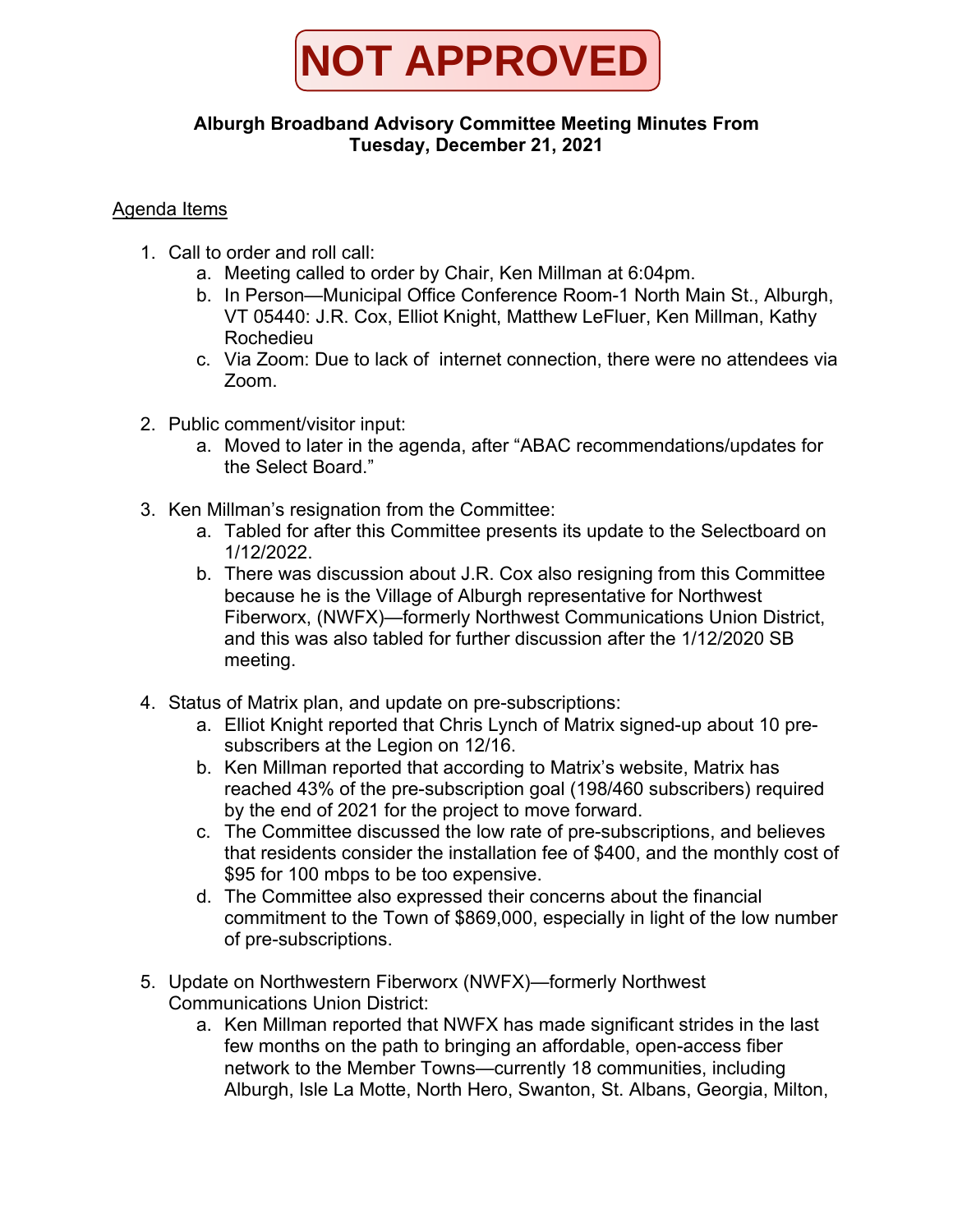

Highgate, Sheldon, Fairfield, Fairfax, Berkshire, Enosburg Falls, Enosburgh, Bakersfield, Richford and Montgomery. Some highlights include:

- i. Hiring a full-time Executive Director (Sean Kio)
- ii. Recruiting a full-time Project/Operations manager, and part-time Administrative Assistant
- iii. Securing major funds via a variety of grants and the Vermont Community Broadband Board to pay for a network design consultant, economic feasibility analysis, and an initial purchase of fiber-optic cable
- iv. Several conversations and in-person meetings with a highly recognized and experienced retail ISP that is proposing to:
	- 1. Lease access to the NWFX fiber network for 50 years
	- 2. Offer subscribers a variety of plan options, the most basic being 100 mbps (up and down) for \$30/month
	- 3. Participate in an open-access model, meaning that other ISPs can also lease the network and solicit subscribers
- b. It is worth noting that the NWFX model does not require any money—\$0 (zero) dollars—from the Member Towns and Villages. The network buildout and operation will be funded via ISP lease payments, Federal and State grants, and a possible subscriber "surcharge." In addition, the borrowing power of NWFX will be significant, pending the 50-year lease signing by the yet to be disclosed major ISP.
- c. It is also worth noting that a CUD may not accept funds generated by taxation from a town, nor can it levy any taxes or obligate the town in any debt.
- 6. ABAC recommendations/updates for the Select Board:

After some discussion a motion was made by Kathy Rochedieu and seconded by Elliot Knight…"The Broadband Committee will meet with the Selectboard and update the SB on the Matrix pre-subscriptions, and the status of NWFX planning efforts and achievements to date, and recommend that the best path forward for both the Town and residents is via NWFX." (Motion passed unanimously.)

- 7. Public comment/visitor input:
	- a. Matthew Lefluer stated that "at the "time…" Matrix was the best (and only) fiber network option for Town.
	- b. Matthew LeFluer asked if the unnamed ISP will offer packages larger than 100/100 mbps, and Ken Millman said they're planning to, but did not know the specifics. Ken will ask at the next NWFX Board meeting, and report back to the Committee.
	- c. Mattew LeFluer asked what the unnamed ISP will charge for installation. Ken Millman didn't know, and he will ask at the next NWFX Board meeting, and report back to the Committee.